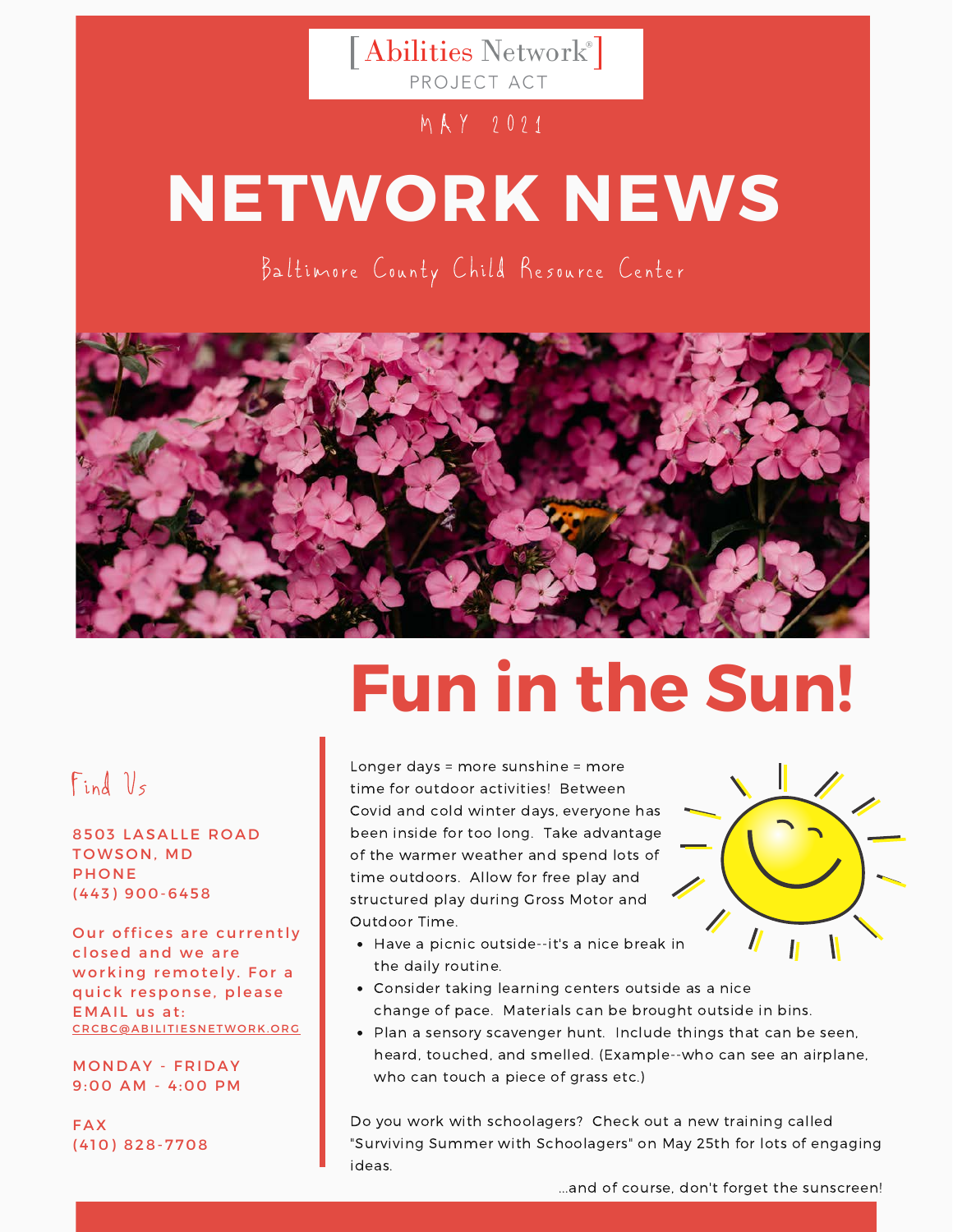

### **Self-Care Corner**

Sometimes we may think that self-care is selfish. But that couldn't be further from the truth. In order to care for others, you MUST take care of yourself. Last issue, we talked about planning self-care activities and following through with them. Today it's all about the outdoors and nature.

Research shows that nature has healing properties. Being outside has so many benefits for everyone, kids and grownups alike! It reduces stress, increases physical activity, restores focus and attention, increases engagement and interest in learning, and promotes social connections and creativity.

Be sure to spend as much time as possible outside to reap all the benefits!



- Looking for ideas on how to take learning outdoor for your children: Check out Outdoor Learning Opportunities on May 11.
- Summer fun ideas with schoolagers? Register for Surviving Summer with Schoolagers on 5/25.
- Positive communication strategies? Check out Positive Words for Positive Actions on 8/12. This training is only \$5.







#### **CHILD CARE RESOURCE AND REFERRAL COMPLAINT POLICY**

Every member of the Maryland Child Care Resource Network strives to provide high quality service to their constituencies. If you have concerns about an incident or some aspect of service at a regional child care resource center, or feel that you or your child has been mistreated by a resource center staff member, contact that resource center directly. If you are not satisfied with the way your concern or complaint is handled by the regional resource center, contact the network manager at Maryland Family Network at 410-659-7701. As the statewide coordinating entity, MFN will investigate the complaint and take appropriate action.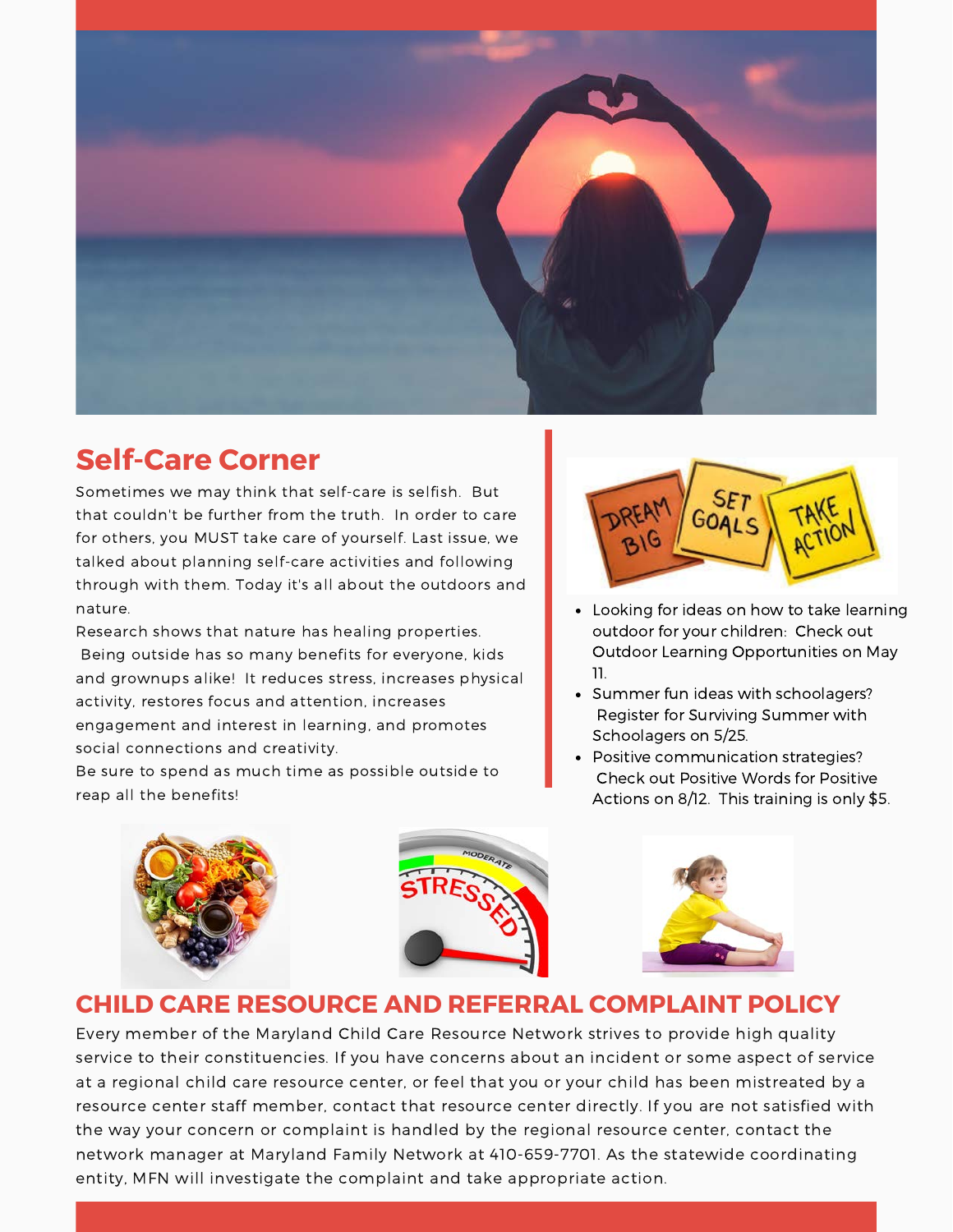## **Training Registration Policies**

#### **Training Sessions**

*Due to Abilities Network guidelines, trainings are now being offered in an online training format. Each participant will need INDIVIDUAL access to a computer, smartphone, or tablet. Specific webinar access details will be sent prior to the training. Please monitor your email for updates. The webinar platform that we use is ZOOM. There will be a knowledge measure and training evaluation provided via Survey Monkey. The knowledge measure and training evaluation are required components of the webinar.*

Training sessions begin promptly; plan to log in 10 minutes EARLY for the training. Sign-in will be allowed until 15 minutes after the start of the training; after 15 minutes you will not be permitted to join the training and this will be considered a "missed class". Refunds or credits are not issued for a missed class.

A certificate will only be given for attending the entire training session/series (ex: if you leave early you will not receive a certificate). If you miss any part of a multi-part course, you will not receive a certificate. All training sessions end on time.

#### **Training Format**

Training sessions are recognized and approved by the Maryland State Department of Education – Office of Child Care (OCC). In accordance with COMAR, an assessment is given at all training sessions as required. This may be in the form of an activity, group project, homework or written test. A passing score on the assessment is required for successful completion of course and receipt of a Core of Knowledge certificate.

Certificates are sent by email within 10 business days of the training session unless otherwise noted by the trainer. *Certificates are not awarded the same day as the training.* 

#### **Participants Only**

Training sessions are designed for REGISTERED ADULTS only. Please make other arrangements for your children, so they will be safe and happy while you attend the training.

#### **Refunds/Credits**

Training sessions are non-refundable. In the event a participant wishes to cancel registration, a credit for future training may be issued. Cancellations must be received 48 hours before the scheduled start time to be eligible for a credit. The credit must be used within 6 months. Missed training sessions will not be refunded or credited (including late arrivals or leaving early). Beginning July 1 2018: There will be a processing fee of \$10 for all duplicate certificate requests.

#### **Class Cancellations**

Training sessions may be cancelled due to low enrollment or other administrative reasons. You will be notified by email if a class is cancelled due to these circumstances. To find out if training is cancelled, call 410-828-7700.

In the event Abilities Network cancels a training session, we will reschedule or substitute the training. If the training cannot be rescheduled, a substitution cannot be arranged, or if you are unable to attend the rescheduled training, you will receive a full refund.

Helping Boys Blossom

JUNE 14, 2021

Register & Pay Online

**[www.anprojectact.org](http://www.anprojectact.org/)**

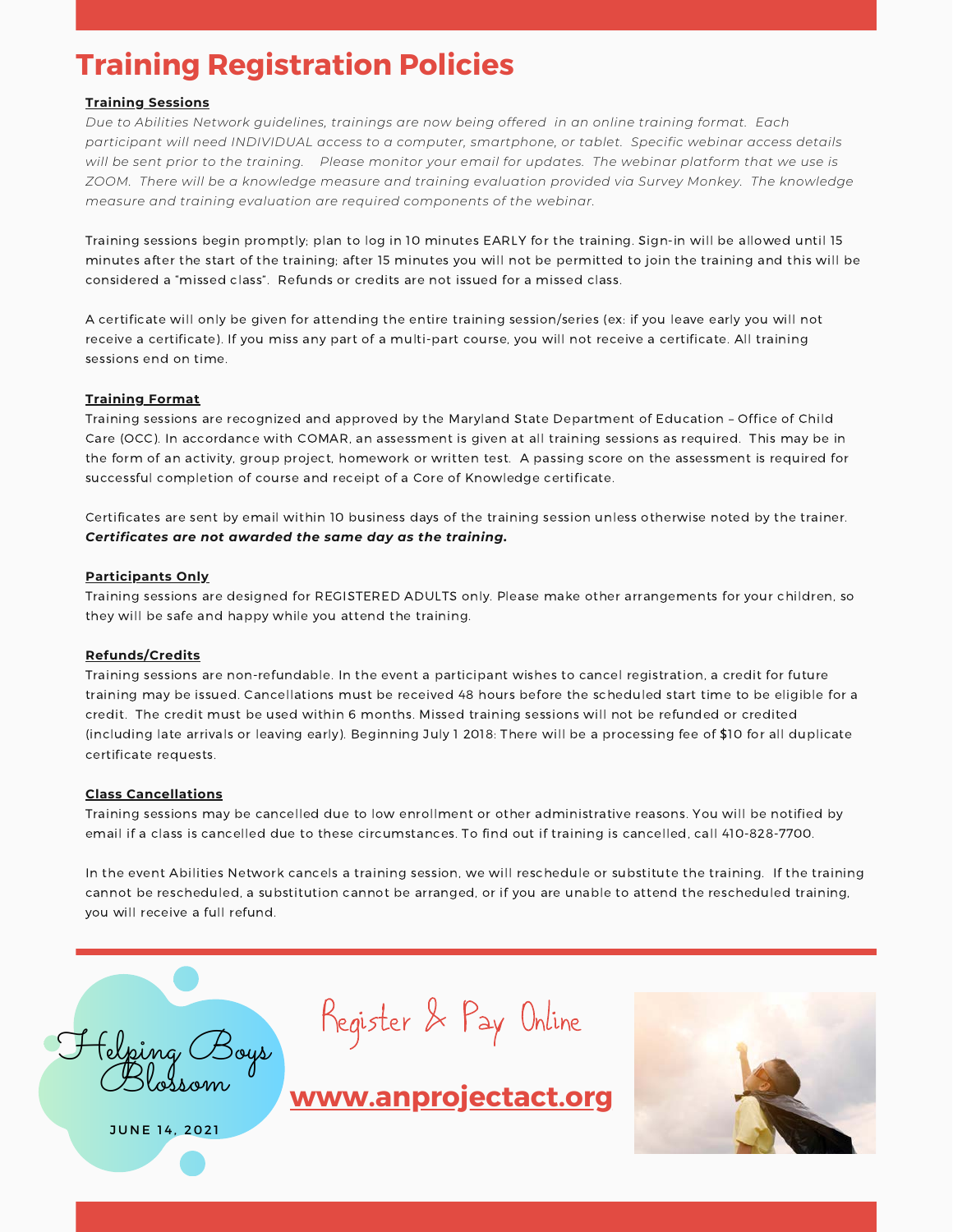# **Training Calendar**

| Date/                | <b>Training</b>                                                                       | <b>COK</b>                   | <b>Description</b>                                                                                                                                                                                                                                                                                                                                                                                                                                                                           | <b>Cost</b>                                                |
|----------------------|---------------------------------------------------------------------------------------|------------------------------|----------------------------------------------------------------------------------------------------------------------------------------------------------------------------------------------------------------------------------------------------------------------------------------------------------------------------------------------------------------------------------------------------------------------------------------------------------------------------------------------|------------------------------------------------------------|
| <b>Time</b>          | <b>Name</b>                                                                           | <b>Hour</b>                  |                                                                                                                                                                                                                                                                                                                                                                                                                                                                                              |                                                            |
| 5/3/21<br>6:30-9:30  | Lively Arts for<br>Preschoolers                                                       | $CUR-3$                      | The Arts are more than drawing<br>and painting; they are a variety of<br>mediums that enable young<br>children to express themselves in<br>unique ways through dance,<br>movement, singing, drawing,<br>painting, and so much more. The<br>Arts offer children whole body<br>experiences enabling them to<br>share their unique self.                                                                                                                                                        | \$30 nonmember<br>\$25 member<br>\$0 Unlimited Pass Holder |
| 5/5/21<br>6:30-9:30  | <b>Including All</b><br>Children and the<br>Americans with<br><b>Disabilities Act</b> | $SN-3$                       | This workshop will provide<br>participants with an<br>understanding of the<br>requirements for ADA and<br>inclusionary practices.<br>Participants will leave with a<br>better understanding of best<br>practices and available resources.<br>This training will meet the 3 hour<br>training requirement for MSDE.                                                                                                                                                                            | \$30 nonmember<br>\$25 member<br>\$0 Unlimited Pass Holder |
| 5/11/21<br>6:30-9:30 | Outdoor<br>Learning<br>Opportunities:<br>Bringing the<br>Classroom<br>Outdoors        | $CD-1$<br>$CUR-1$<br>$HSN-1$ | Throughout this advanced<br>training, participants will discuss<br>in depth the importance of<br>outdoor play for young children.<br>Through large and small group<br>discussion, pictures, and<br>descriptive outdoor play<br>scenarios, participants will be<br>exposed to many innovative ideas<br>to bring the indoor classroom<br>environment outdoors, including<br>such ideas as dramatic arts, visual<br>arts, musical opportunities,<br>nature journaling and planting a<br>garden. | \$30 nonmember<br>\$25 member<br>\$0 Unlimited Pass Holder |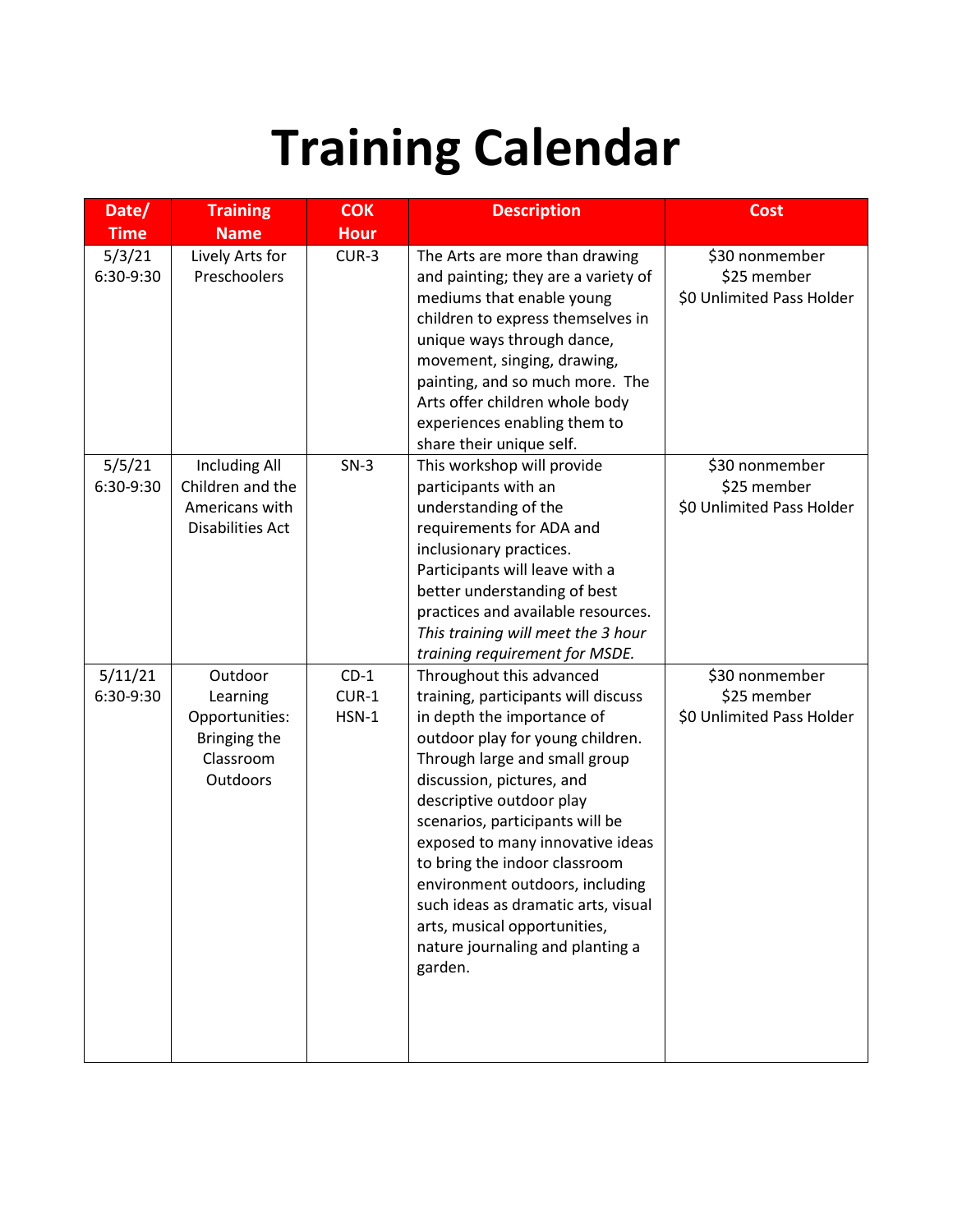| 5/13/21<br>6:30-8:30<br><b>TA</b><br>Sessions:<br>$5/20$ and<br>5/27<br>6:30-7:30       | <b>Building</b><br>Resilience in<br>Young Children                            | CD-3 (for<br>training)<br>PRO-2 (for<br>attending<br>both TA<br>sessions) | Participants will learn that warm<br>and nurturing relationships<br>between children and the adults<br>in their lives are the most<br>important factor in developing<br>resilience and overcoming<br>potential negative effects of daily<br>stress.                                                                                                                                                                                                                                                                                                                                               | \$5 Nonmember/Member<br>\$0 Unlimited Pass Holder<br>Discount courtesy of Early<br>Childhood Mental Health<br>Project                        |
|-----------------------------------------------------------------------------------------|-------------------------------------------------------------------------------|---------------------------------------------------------------------------|---------------------------------------------------------------------------------------------------------------------------------------------------------------------------------------------------------------------------------------------------------------------------------------------------------------------------------------------------------------------------------------------------------------------------------------------------------------------------------------------------------------------------------------------------------------------------------------------------|----------------------------------------------------------------------------------------------------------------------------------------------|
| 5/17/21<br>6:30-9:30                                                                    | Enhancing<br><b>Rituals and</b><br>Routines                                   | $CUR-3$                                                                   | This workshop focuses on why<br>rituals and routines are important<br>and shares new ideas for<br>enhancing or extending what<br>educators do to encourage<br>children's growth and<br>development, connect with<br>families, and highlight the unique<br>aspects of their program.<br>Participants will have<br>opportunities to share ideas and<br>learn new techniques for helping<br>children with separations and<br>transitions, enriching group times,<br>providing adaptations for children<br>who need assistance, and<br>transforming everyday routines<br>into learning opportunities. | \$5 Nonmember/Member<br>\$0 Unlimited Pass Holder<br>Discount courtesy of the<br><b>Baltimore County Early</b><br>Childhood Advisory Council |
| 5/19/21<br>6:30-9:30<br><b>TA</b><br>Sessions:<br>5/26/21<br>and<br>6/9/21<br>6:30-7:30 | Introduction to<br>Inclusion:<br><b>Educating All</b><br>Children<br>Together | $SN-2$<br>PRO-1 (for<br>training)<br>PRO-2 (for<br>TA sessions)           | Participants will learn about<br>including children with special<br>needs in their child care.                                                                                                                                                                                                                                                                                                                                                                                                                                                                                                    | \$5 Nonmember/Member<br>\$0 Unlimited Pass Holder<br>Discount courtesy of<br><b>Special Needs Infant</b><br><b>Toddler Grant</b>             |
| 5/25/21<br>6:30-9:30                                                                    | Surviving<br>Summer with<br><b>School Agers</b>                               | $CUR-3$                                                                   | This course is designed for child<br>care providers who work with<br>school-agers, aged 5-8<br>years. Topics and activities will<br>focus on social emotional<br>development and self-esteem,<br>peer relationships, gross and fine<br>motor development, cognitive<br>development and language<br>development.                                                                                                                                                                                                                                                                                   | \$30 nonmember<br>\$25 member<br>\$0 Unlimited Pass Holder                                                                                   |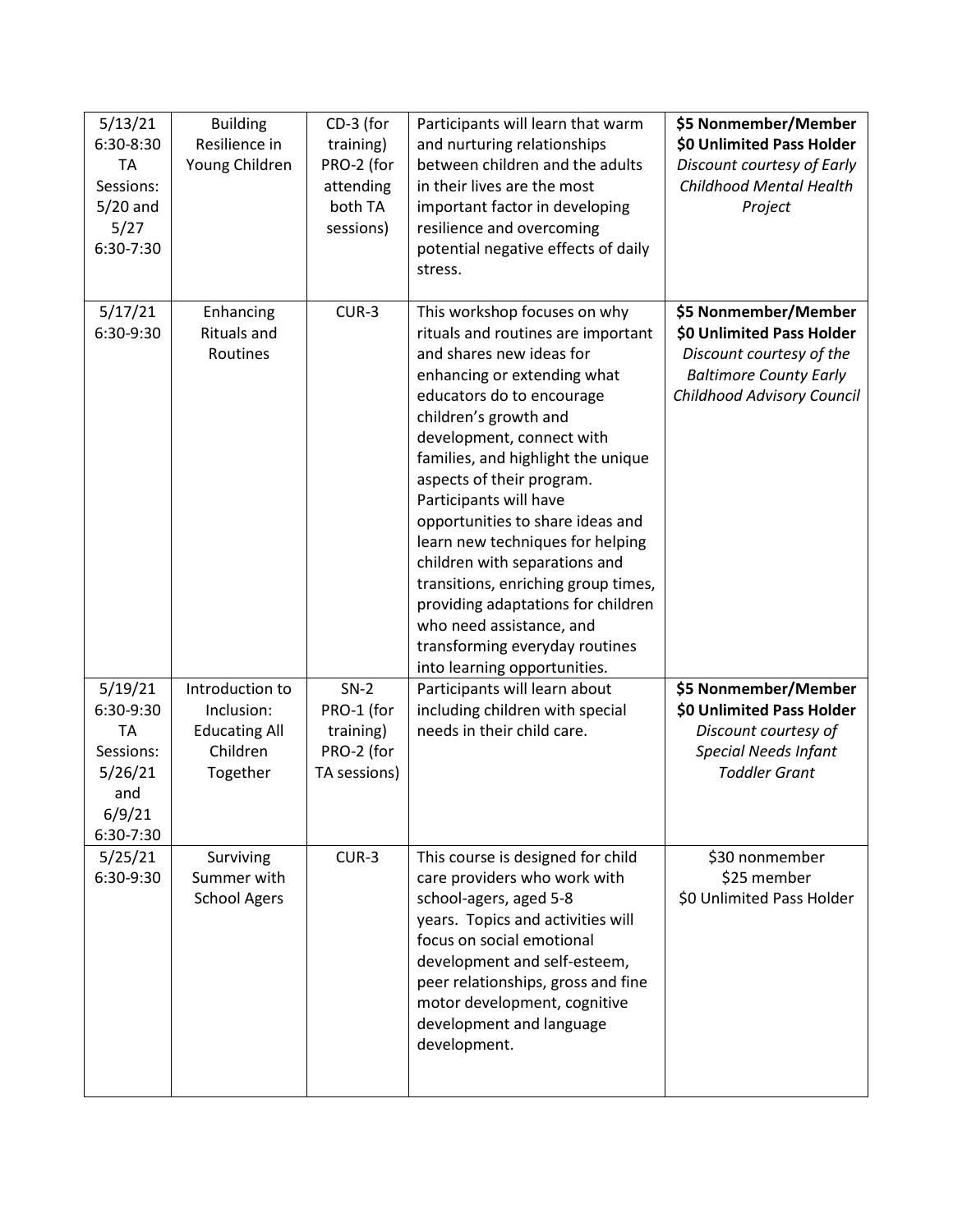| 5/27/21   | Behavior                | $CD-2$  | Are you a leader in your program?    | \$30 nonmember            |
|-----------|-------------------------|---------|--------------------------------------|---------------------------|
| 6:30-9:30 | Management: A           | PRO-1   | Aspirations of becoming a            | \$25 member               |
|           | Director's              |         | director? This training looks at     | \$0 Unlimited Pass Holder |
|           | Perspective             |         | behavior management from a           |                           |
|           |                         |         | director's viewpoint.                |                           |
| 6/2/21    | Establishing a          | $CUR-2$ | This interactive training is a       | \$40 nonmember            |
| and       | Positive                | $CD-1$  | comprehensive look at positive       | \$35 member               |
| 6/3/21    | Approach to             | $SN-1$  | ways to approach challenging         | \$0 Unlimited Pass Holder |
| 6:30-8:30 | Address                 |         | behaviors in the classroom. Part     |                           |
|           | Challenging             |         | 1 explores the attitudes and         |                           |
|           | <b>Behaviors</b>        |         | strategies necessary to create a     |                           |
|           |                         |         | positive environment for children.   |                           |
|           |                         |         | Part 2 explores steps teachers       |                           |
|           |                         |         | should follow to create effective    |                           |
|           |                         |         | behavior plans. Both parts must      |                           |
|           |                         |         | be taken to successfully complete    |                           |
|           |                         |         | the course and receive a             |                           |
|           |                         |         | certificate. Participants will leave |                           |
|           |                         |         | this training with several           |                           |
|           |                         |         | strategies they can choose to        |                           |
|           |                         |         | implement immediately in their       |                           |
|           |                         |         | educational setting.                 |                           |
| 6/7/21    | Classroom               | $CUR-3$ | Having a great schedule that         | \$30 nonmember            |
| 6:30-9:30 | Schedules and           |         | considers the needs and              | \$25 member               |
|           | Transitions:            |         | capabilities of your                 | \$0 Unlimited Pass Holder |
|           | <b>Tricks and Tips</b>  |         | infants/toddlers/preschoolers can    |                           |
|           | to Help Your Day        |         | make the difference between          |                           |
|           | Run Smoothly            |         | great days and not-so-good days.     |                           |
|           |                         |         | Just as important as a schedule is   |                           |
|           |                         |         | how you transition from one          |                           |
|           |                         |         | activity to another. This training   |                           |
|           |                         |         | empowers teachers to create          |                           |
|           |                         |         | schedules that will get the most     |                           |
|           |                         |         | out of their day and the most out    |                           |
|           |                         |         | of the children in their care.       |                           |
| 6/9/21    | <b>Including All</b>    | $SN-3$  | This workshop will provide           | \$30 nonmember            |
| 6:30-9:30 | Children and the        |         | participants with an                 | \$25 member               |
|           | Americans with          |         | understanding of the                 | \$0 Unlimited Pass Holder |
|           | <b>Disabilities Act</b> |         | requirements for ADA and             |                           |
|           |                         |         | inclusionary practices.              |                           |
|           |                         |         | Participants will leave with a       |                           |
|           |                         |         | better understanding of best         |                           |
|           |                         |         | practices and available resources.   |                           |
|           |                         |         | This training will meet the 3 hour   |                           |
|           |                         |         |                                      |                           |
|           |                         |         |                                      |                           |
|           |                         |         | training requirement for MSDE.       |                           |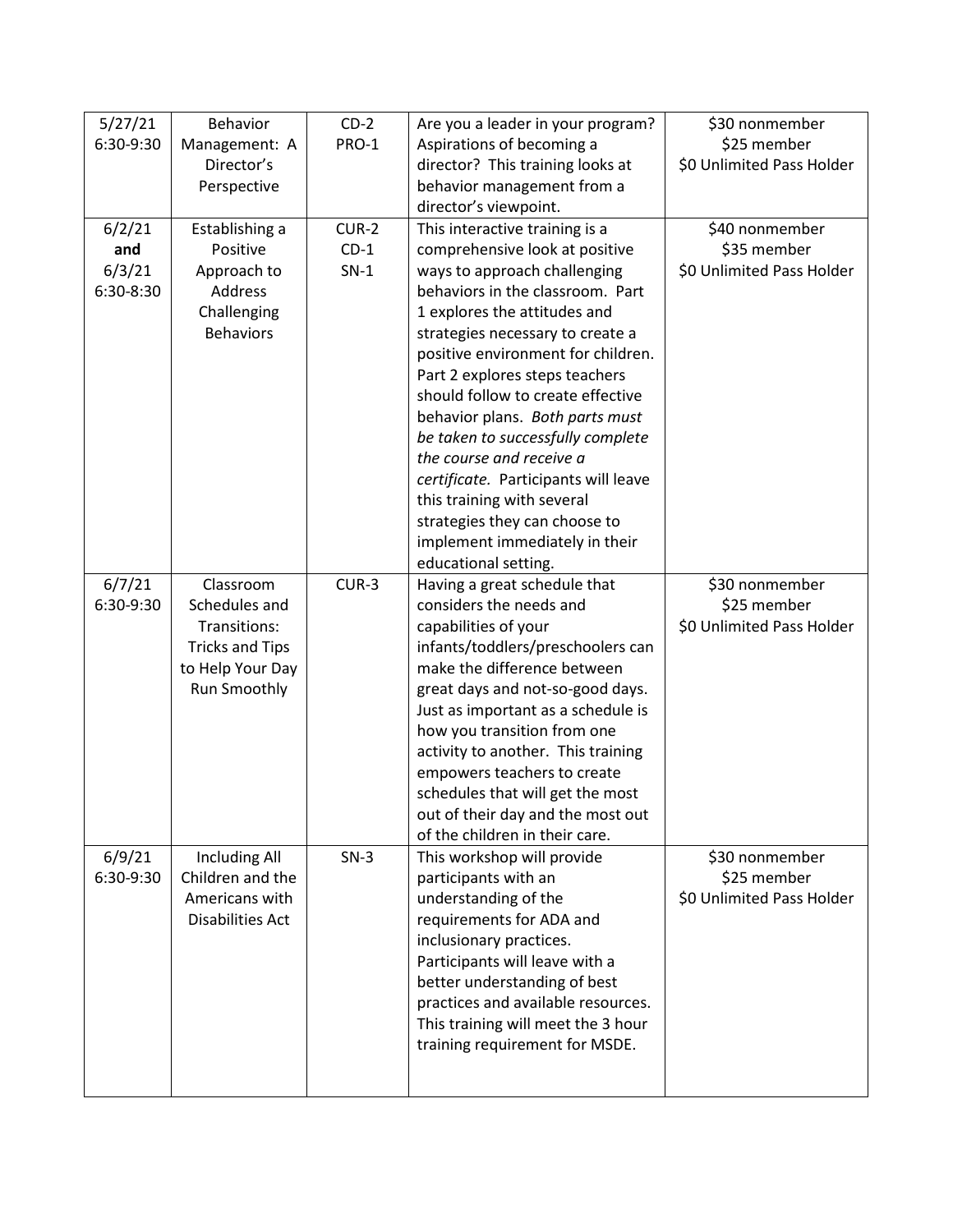| 6/14/21   | <b>Helping Boys</b>    | $CD-1$  | Despite current research showing     | \$30 nonmember                |
|-----------|------------------------|---------|--------------------------------------|-------------------------------|
| 6:30-9:30 | Blossom:               | $CUR-1$ | that there are not many              | \$25 member                   |
|           | Strength-Based         | $SN-1$  | differences between boys and         | \$0 Unlimited Pass Holder     |
|           | Approaches to          |         | girls, the statistics show that boys |                               |
|           | <b>Teaching Boys</b>   |         | are still facing many challenges. In |                               |
|           |                        |         | this training, participants will     |                               |
|           |                        |         | clarify their role in supporting     |                               |
|           |                        |         | boys' growth, barriers that are      |                               |
|           |                        |         | created, and strength-based          |                               |
|           |                        |         | approaches to help boys blossom.     |                               |
| 6/17/21   | <b>Stranger Danger</b> | $HSN-2$ | This workshop focuses on             | \$25 for nonmembers           |
| 6:30-8:30 |                        |         | teaching children about personal     | \$20 for members              |
|           |                        |         | safety and the many ways             | \$0 Unlimited Pass Holders    |
|           |                        |         | strangers access children:           |                               |
|           |                        |         | outside, at home, and online. It     |                               |
|           |                        |         | will also delve into tips and skills |                               |
|           |                        |         | to keep children safe from           |                               |
|           |                        |         | strangers.                           |                               |
| 6/23/21   | Cross-Cultural         | $CD-3$  | Supporting someone as they           | \$5 Nonmember/Member          |
| 6:30-9:30 | Support for            |         | struggle through loss and grief      | \$0 Unlimited Pass Holder     |
|           | Grieving               |         | can be incredibly difficult,         | Discount courtesy of the      |
|           | Children and           |         | especially when the bereaved         | <b>Baltimore County Early</b> |
|           | <b>Families</b>        |         | individual is a child. Through this  | Childhood Advisory Council    |
|           |                        |         | interactive and informative          |                               |
|           |                        |         | workshop, participants will learn    |                               |
|           |                        |         | what children understand about       |                               |
|           |                        |         | death at different ages and what     |                               |
|           |                        |         | their grief might look like. We will |                               |
|           |                        |         | also cover practical information     |                               |
|           |                        |         | about supportive things to say       |                               |
|           |                        |         | and do for children and adults       |                               |
|           |                        |         | who are grieving. Please note:       |                               |
|           |                        |         | This workshop may be                 |                               |
|           |                        |         | emotionally triggering for some. If  |                               |
|           |                        |         | you have recently experienced a      |                               |
|           |                        |         | loss, you may want to consider       |                               |
|           |                        |         | attending an alternative             |                               |
|           |                        |         | workshop.                            |                               |
| 6/24/21   | Sensory Play for       | $CUR-2$ | Sensory play enables infants and     | \$25 for nonmembers           |
| 6:30-8:30 | Infants and            |         | toddlers to scaffold learning,       | \$20 for members              |
|           | <b>Toddlers</b>        |         | building on prior experiences.       | \$0 Unlimited Pass Holders    |
|           |                        |         | Providers will learn how to use      |                               |
|           |                        |         | non-traditional everyday sensory     |                               |
|           |                        |         | items to create discovery baskets    |                               |
|           |                        |         | to scaffold memory and enhance       |                               |
|           |                        |         | brain development in infants and     |                               |
|           |                        |         | toddlers.                            |                               |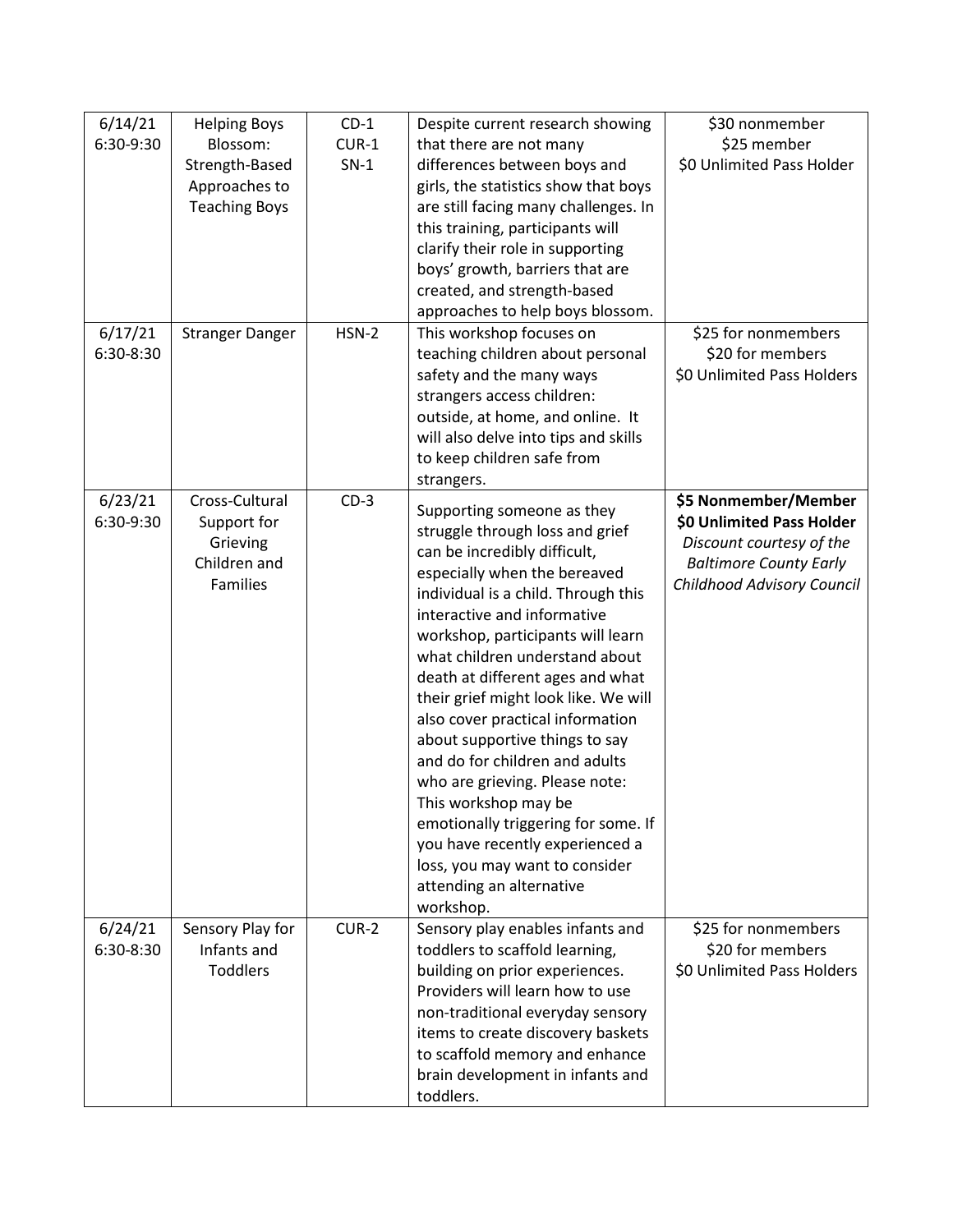| 6/28/21   | Program for               | COM-1   | Children's feelings of security and                        | \$25 for nonmembers           |
|-----------|---------------------------|---------|------------------------------------------------------------|-------------------------------|
| 6:30-8:30 | Infant Toddler            | PRO-1   | self esteem are deeply embedded                            | \$20 for members              |
|           | Care:                     |         | in a positive identification with                          | \$0 Unlimited Pass Holders    |
|           | Language in the           |         | their own family and culture of                            |                               |
|           | Multicultural             |         | origin. A positive identification                          |                               |
|           | <b>Child Care</b>         |         | with their own family and culture                          |                               |
|           | Setting                   |         | in infants and toddlers is best                            |                               |
|           |                           |         | supported when the child's                                 |                               |
|           |                           |         | primary caregiver shares the                               |                               |
|           |                           |         | culture and language of the                                |                               |
|           |                           |         | child's family. Caregivers from                            |                               |
|           |                           |         | cultures different than that of the                        |                               |
|           |                           |         | child's family must find other                             |                               |
|           |                           |         | ways to support the cultural and                           |                               |
|           |                           |         | family identity. In this class,                            |                               |
|           |                           |         | participants will explore the                              |                               |
|           |                           |         | challenges of meeting the needs                            |                               |
|           |                           |         | of infants and toddlers in a                               |                               |
|           |                           |         | culturally and linguistically diverse                      |                               |
|           |                           |         | child care setting. Participants                           |                               |
|           |                           |         | will examine their own caregiving                          |                               |
|           |                           |         | practices and attitudes in relation                        |                               |
|           |                           |         | to caring for children from homes                          |                               |
|           |                           |         | where mainstream English is not                            |                               |
|           |                           |         | spoken.                                                    |                               |
| 7/8/21    | Promoting                 | $CD-2$  | Participants will gain an                                  | \$5 Nonmember/Member          |
| 6:30-8:30 | Resiliency in             |         | understanding of resiliency, and                           | \$0 Unlimited Pass Holder     |
|           | Young Children            |         | the important role attachment                              | Discount courtesy of the      |
|           |                           |         | plays in helping children.                                 | <b>Baltimore County Early</b> |
|           |                           |         | Participants will learn factors that                       | Childhood Advisory Council    |
|           |                           |         | contribute to the formation of                             |                               |
|           |                           |         | attachment relationships and                               |                               |
|           |                           |         | discover intervention strategies                           |                               |
|           |                           |         | that can be used to promote                                |                               |
| 7/12/21   |                           | $HSN-3$ | resiliency in children.<br>Develop a comprehensive plan to | \$60 nonmember                |
| and       | Emergency and<br>Disaster | PRO-3   | follow when a disaster occurs.                             | \$55 member                   |
| 7/13/21   | Preparedness              |         | Natural disasters, medical                                 | \$0 Unlimited Pass Holder     |
| 6:30-9:30 |                           |         | emergencies, technological                                 |                               |
|           |                           |         | hazards, and family and                                    |                               |
|           |                           |         | community concerns (disgruntled                            |                               |
|           |                           |         | parents, missing children,                                 |                               |
|           |                           |         | pandemic flu) will be covered.                             |                               |
|           |                           |         | Ensure that your plan addresses                            |                               |
|           |                           |         | special needs, notifying parents,                          |                               |
|           |                           |         |                                                            |                               |
|           |                           |         | sheltering, resources, evacuation                          |                               |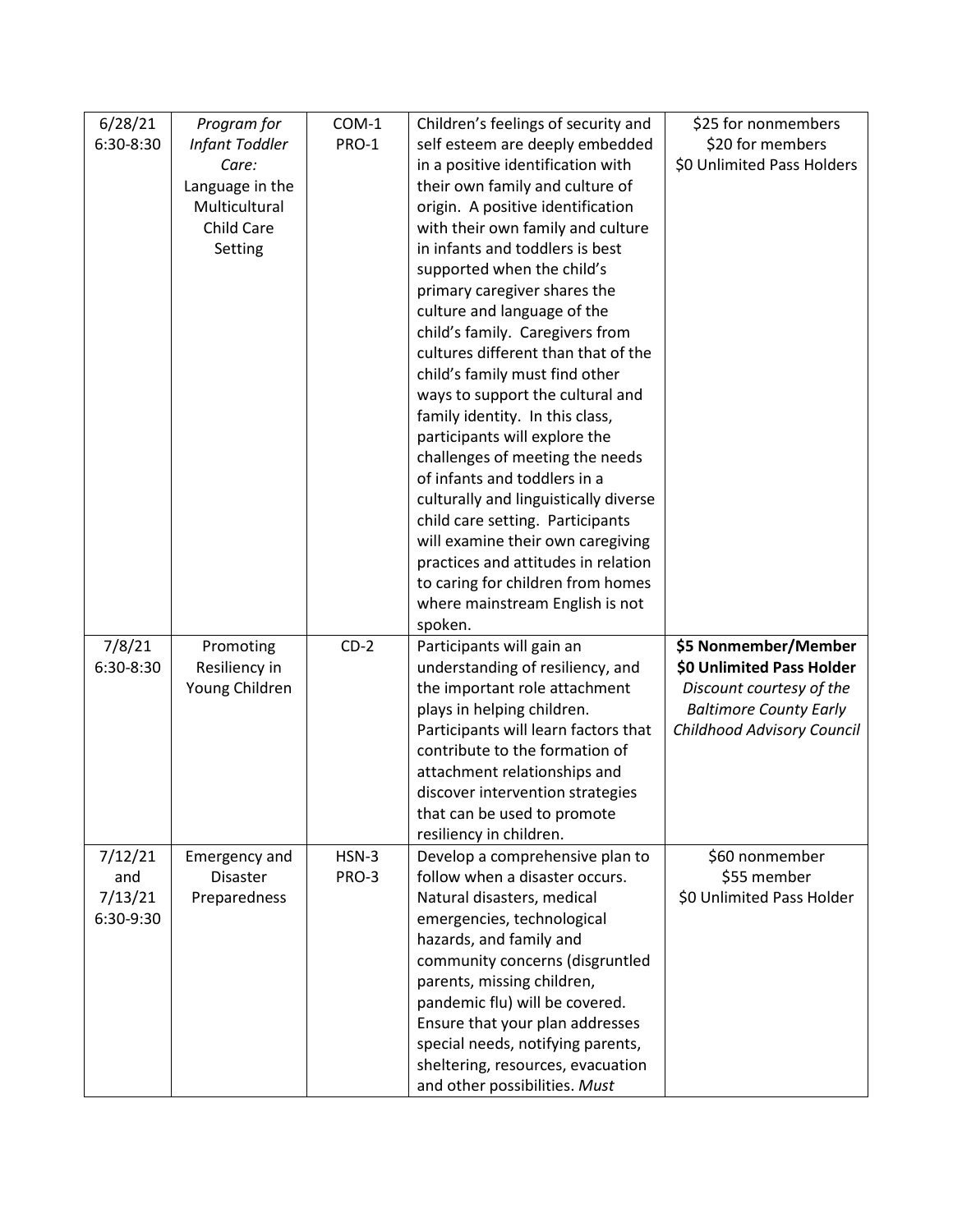|           |                         |         | attend both sessions to receive     |                           |
|-----------|-------------------------|---------|-------------------------------------|---------------------------|
|           |                         |         | certificate.                        |                           |
| 7/14/21   | <b>Including All</b>    | $SN-3$  | This workshop will provide          | \$30 nonmember            |
| 6:30-9:30 | Children and the        |         | participants with an                | \$25 member               |
|           | Americans with          |         | understanding of the                | \$0 Unlimited Pass Holder |
|           | <b>Disabilities Act</b> |         | requirements for ADA and            |                           |
|           |                         |         | inclusionary practices.             |                           |
|           |                         |         | Participants will leave with a      |                           |
|           |                         |         | better understanding of best        |                           |
|           |                         |         | practices and available resources.  |                           |
|           |                         |         | This training will meet the 3 hour  |                           |
|           |                         |         | training requirement for MSDE.      |                           |
| 7/19/21   | Connection vs.          | $SN-3$  | It only takes 30% of attunement     | \$30 nonmember            |
| 6:30-9:30 | Perfection              |         | with an infant or toddler to form   | \$25 member               |
|           |                         |         | a secure attachment. The other      | \$0 Unlimited Pass Holder |
|           |                         |         | 70% is where mistakes or            |                           |
|           |                         |         | challenges within a relationship    |                           |
|           |                         |         | may occur. Infants and toddlers     |                           |
|           |                         |         | crave authenticity within their     |                           |
|           |                         |         | relationships just like we do, and  |                           |
|           |                         |         | with authenticity comes "oops".     |                           |
|           |                         |         | In this training participants, will |                           |
|           |                         |         | explore how our "oops" can          |                           |
|           |                         |         | breed a more connected              |                           |
|           |                         |         | relationship specifically with      |                           |
|           |                         |         | infants and toddlers with special   |                           |
|           |                         |         | needs and those whose culture is    |                           |
|           |                         |         | different from our own. This        |                           |
|           |                         |         | session will focus on examining     |                           |
|           |                         |         | how choosing connection over        |                           |
|           |                         |         | perfection can be the answer to     |                           |
|           |                         |         | supporting strong relationships     |                           |
|           |                         |         | with ALL of our youngest learners.  |                           |
| 7/22/21   | SIDS, SUID and          | $HSN-2$ | As infant and toddler caregivers,   | \$25 nonmember            |
| 6:30-8:30 | Other Sleep             |         | it is important to understand SIDS  | \$20 member               |
|           | <b>Related Infant</b>   |         | and sleep related deaths,           | \$0 Unlimited Pass Holder |
|           | Deaths                  |         | including the many strategies       |                           |
|           |                         |         | which can be implemented to         |                           |
|           |                         |         | reduce the risk of sleep related    |                           |
|           |                         |         | deaths. Participants will review    |                           |
|           |                         |         | what SIDS and sleep related         |                           |
|           |                         |         | deaths are, review recent           |                           |
|           |                         |         | research and statistics,            |                           |
|           |                         |         | recommendations and strategies      |                           |
|           |                         |         | for keeping children safe.          |                           |
|           |                         |         |                                     |                           |
|           |                         |         |                                     |                           |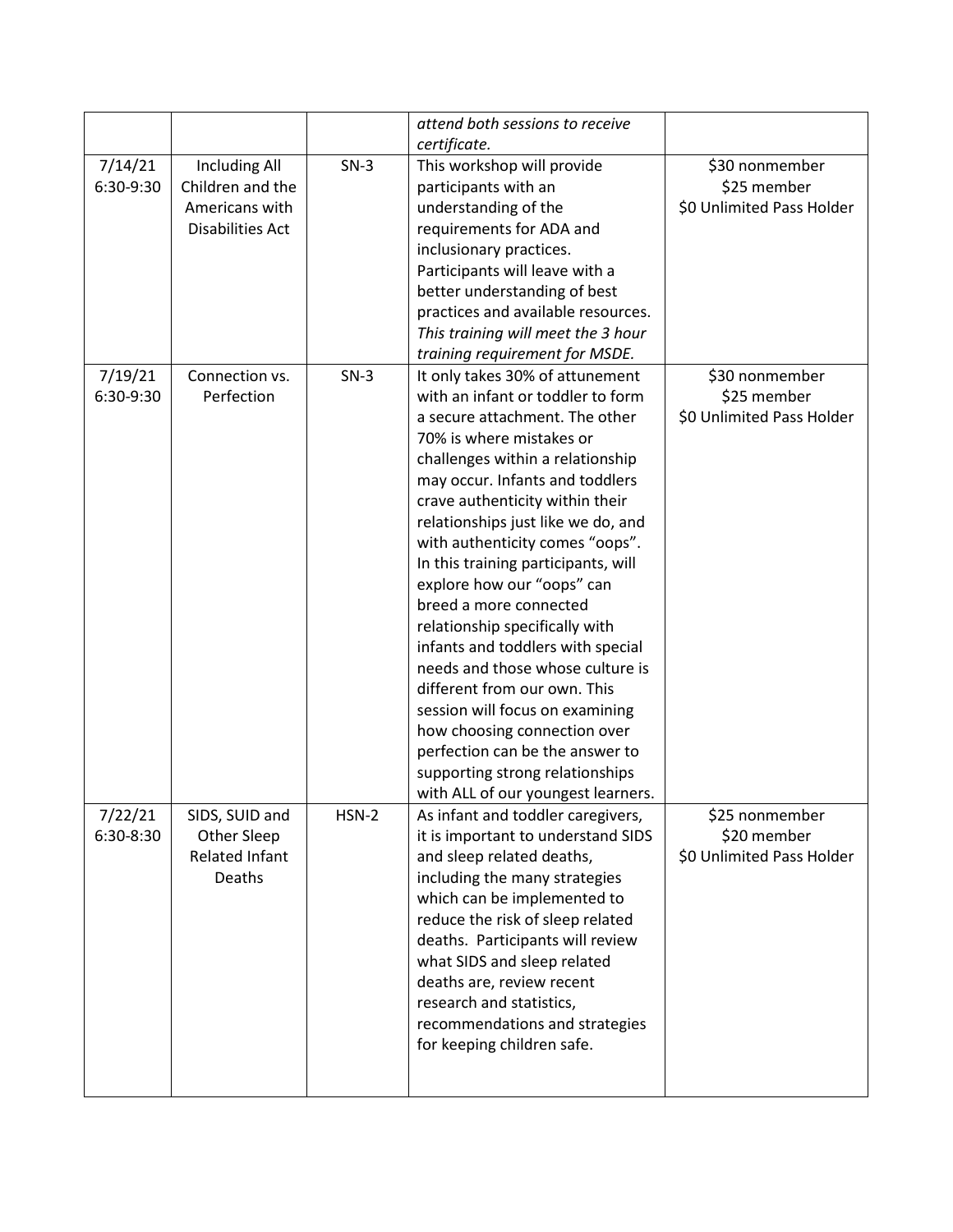| 7/27/21   | Simple Sign       | $SN-2$  | In this training, participants will | \$25 nonmember            |
|-----------|-------------------|---------|-------------------------------------|---------------------------|
| 6:30-8:30 | Language          |         | learn about American Sign           | \$20 member               |
|           |                   |         | Language and how the use of         | \$0 Unlimited Pass Holder |
|           |                   |         | multiple modes of                   |                           |
|           |                   |         | communication can benefit all       |                           |
|           |                   |         | learners. Through fun and           |                           |
|           |                   |         | engaging activities, participants   |                           |
|           |                   |         | will learn 20 simple signs that are |                           |
|           |                   |         | useful in an early childhood        |                           |
|           |                   |         | setting. Using current research     |                           |
|           |                   |         | and a variety of resources, this    |                           |
|           |                   |         | training will discuss how using     |                           |
|           |                   |         | sign language in the early          |                           |
|           |                   |         | childhood classroom supports        |                           |
|           |                   |         | children with special needs.        |                           |
|           |                   |         | Participants will also learn        |                           |
|           |                   |         | strategies for teaching signs to    |                           |
|           |                   |         | young children and engaging         |                           |
|           |                   |         | families.                           |                           |
| 7/29/21   | A Play on         | $CUR-2$ | A Play on Literacy discusses the    | \$25 nonmember            |
| 6:30-8:30 | Literacy          |         | literacy developmental              | \$20 member               |
|           |                   |         | milestones for ages 6 months        | \$0 Unlimited Pass Holder |
|           |                   |         | through 5 years. It is an in-depth  |                           |
|           |                   |         | training on how to implement        |                           |
|           |                   |         | literacy into the classroom         |                           |
|           |                   |         | environment for more meaningful     |                           |
|           |                   |         | activities, and how to assess       |                           |
|           |                   |         | children's literacy development.    |                           |
|           |                   |         | It also includes information on     |                           |
|           |                   |         | how to implement adaptations        |                           |
|           |                   |         | for children with disabilities.     |                           |
| 8/3/21    | Keys to Inclusion | $CUR-2$ | This training addresses best        | \$30 nonmember            |
| 6:30-9:30 | and Behavior      | $SN-1$  | practices in Early Childhood        | \$25 member               |
|           | Management        |         | Education, with regards to          | \$0 Unlimited Pass Holder |
|           |                   |         | inclusion and behavior              |                           |
|           |                   |         | management. Through hands-on        |                           |
|           |                   |         | activities and experiences,         |                           |
|           |                   |         | teachers will explore and increase  |                           |
|           |                   |         | their familiarity with best         |                           |
|           |                   |         | practices, such as an engaging      |                           |
|           |                   |         | classroom arrangement, balanced     |                           |
|           |                   |         | visual schedules, effective         |                           |
|           |                   |         | transitions, how to best utilize    |                           |
|           |                   |         | classroom staff, using proactive    |                           |
|           |                   |         | language for behavior               |                           |
|           |                   |         | management and the importance       |                           |
|           |                   |         | of teaching about emotions.         |                           |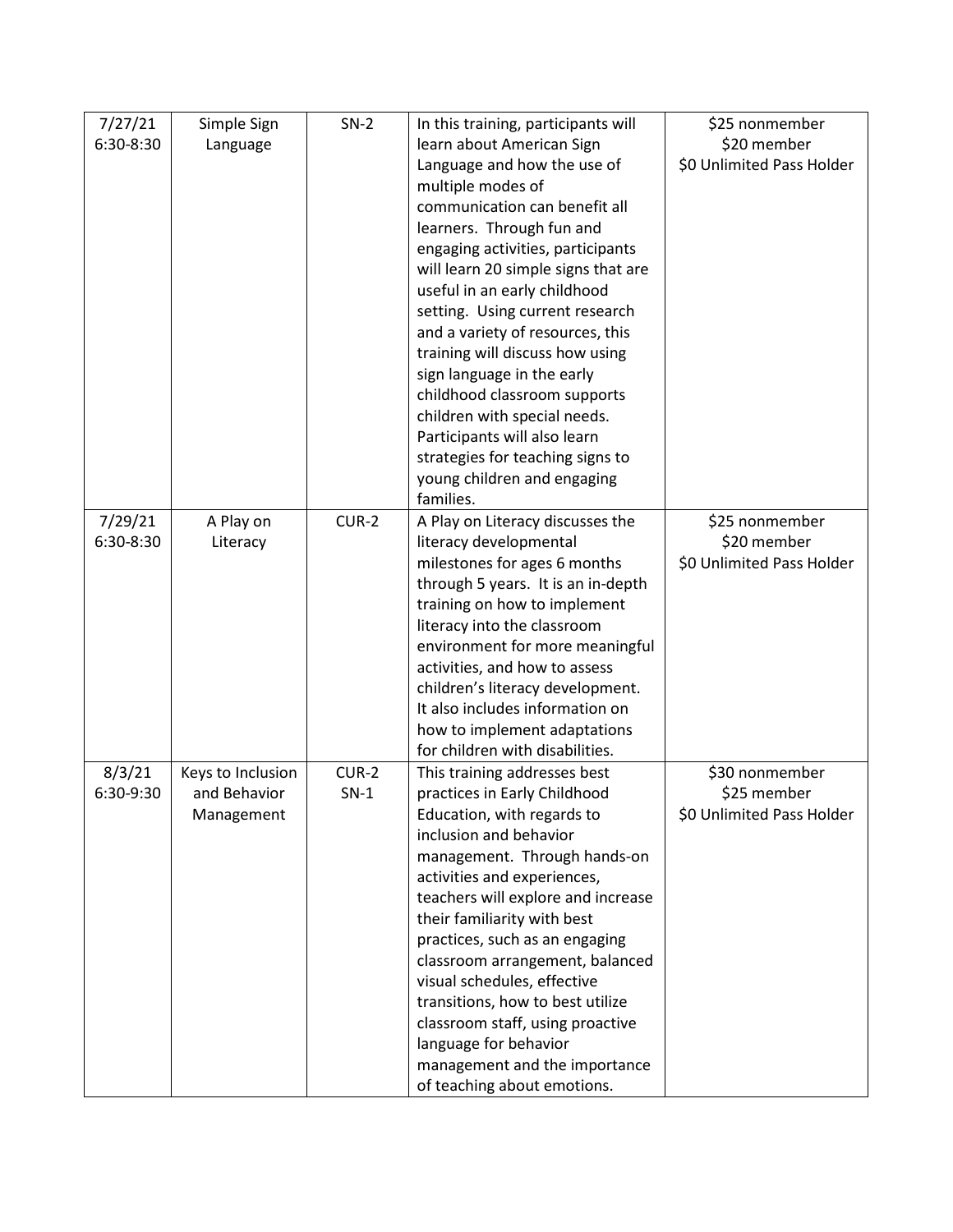| 8/5/21    | <b>Express</b>          | $CUR-2$ | Participants will learn more about                                | \$25 nonmember            |
|-----------|-------------------------|---------|-------------------------------------------------------------------|---------------------------|
| 6:30-8:30 | Yourself!               |         | extending children's natural forms                                | \$20 member               |
|           | Discovering How         |         | of self-expression in three main                                  | \$0 Unlimited Pass Holder |
|           | to Extend               |         | areas: music and movement,                                        |                           |
|           | Children's              |         | artwork and storytelling. In each                                 |                           |
|           | Natural Forms of        |         | of these three areas, the literacy                                |                           |
|           | Self Expression         |         | skills that children are acquiring                                |                           |
|           | to Promote Early        |         | or practicing will be discussed and                               |                           |
|           | <b>Literacy Skills</b>  |         | by participating in a few activities,                             |                           |
|           |                         |         | the audience will have an                                         |                           |
|           |                         |         | opportunity to see first-hand how                                 |                           |
|           |                         |         | these areas naturally develop in                                  |                           |
|           |                         |         | children and how they also                                        |                           |
|           |                         |         | greatly enhance reading                                           |                           |
|           |                         |         | readiness.                                                        |                           |
| 8/9/21    | <b>Basic Health and</b> | $HSN-3$ | This workshop provides basic                                      | \$30 nonmember            |
| 6:30-9:30 | Safety                  |         | information about critical health                                 | \$25 member               |
|           |                         |         | and safety topics for all child care                              | \$0 Unlimited Pass Holder |
|           |                         |         | providers to meet the                                             |                           |
|           |                         |         | requirement of the proposed                                       |                           |
|           |                         |         | licensing regulation regarding                                    |                           |
|           |                         |         | training in basic health and safety                               |                           |
|           |                         |         | areas. Key topics include:                                        |                           |
|           |                         |         | establishing and maintaining a                                    |                           |
|           |                         |         | safe and healthy environment;                                     |                           |
|           |                         |         | safe practices to prevent and                                     |                           |
|           |                         |         | reduce injuries, identification and                               |                           |
|           |                         |         | reporting of abuse or neglect and                                 |                           |
|           |                         |         | proper sanitation practices and                                   |                           |
|           |                         |         | procedures. Completion of this                                    |                           |
|           |                         |         | training does not meet regulatory                                 |                           |
|           |                         |         | requirements for specified                                        |                           |
|           |                         |         | training in Medication                                            |                           |
|           |                         |         | Administration, CPR/First Aid, or                                 |                           |
|           |                         |         | <b>Emergency and Disaster</b>                                     |                           |
|           |                         |         | Preparedness.                                                     |                           |
| 8/11/21   | Developmentally         | $CD-3$  | Participants will be able to                                      | \$30 nonmember            |
| 6:30-9:30 | Appropriate             |         | describe the term supervision                                     | \$25 member               |
|           | Supervision             |         | based upon COMAR Regulations,                                     | \$0 Unlimited Pass Holder |
|           |                         |         | NAEYC's best practices and<br>identify strategies for both indoor |                           |
|           |                         |         | and outdoor environments that                                     |                           |
|           |                         |         | allow for proper supervision at all                               |                           |
|           |                         |         | times. Participants will determine                                |                           |
|           |                         |         | appropriate interactions with                                     |                           |
|           |                         |         | children through active                                           |                           |
|           |                         |         | monitoring will ensure safety and                                 |                           |
|           |                         |         | maximize learning.                                                |                           |
|           |                         |         |                                                                   |                           |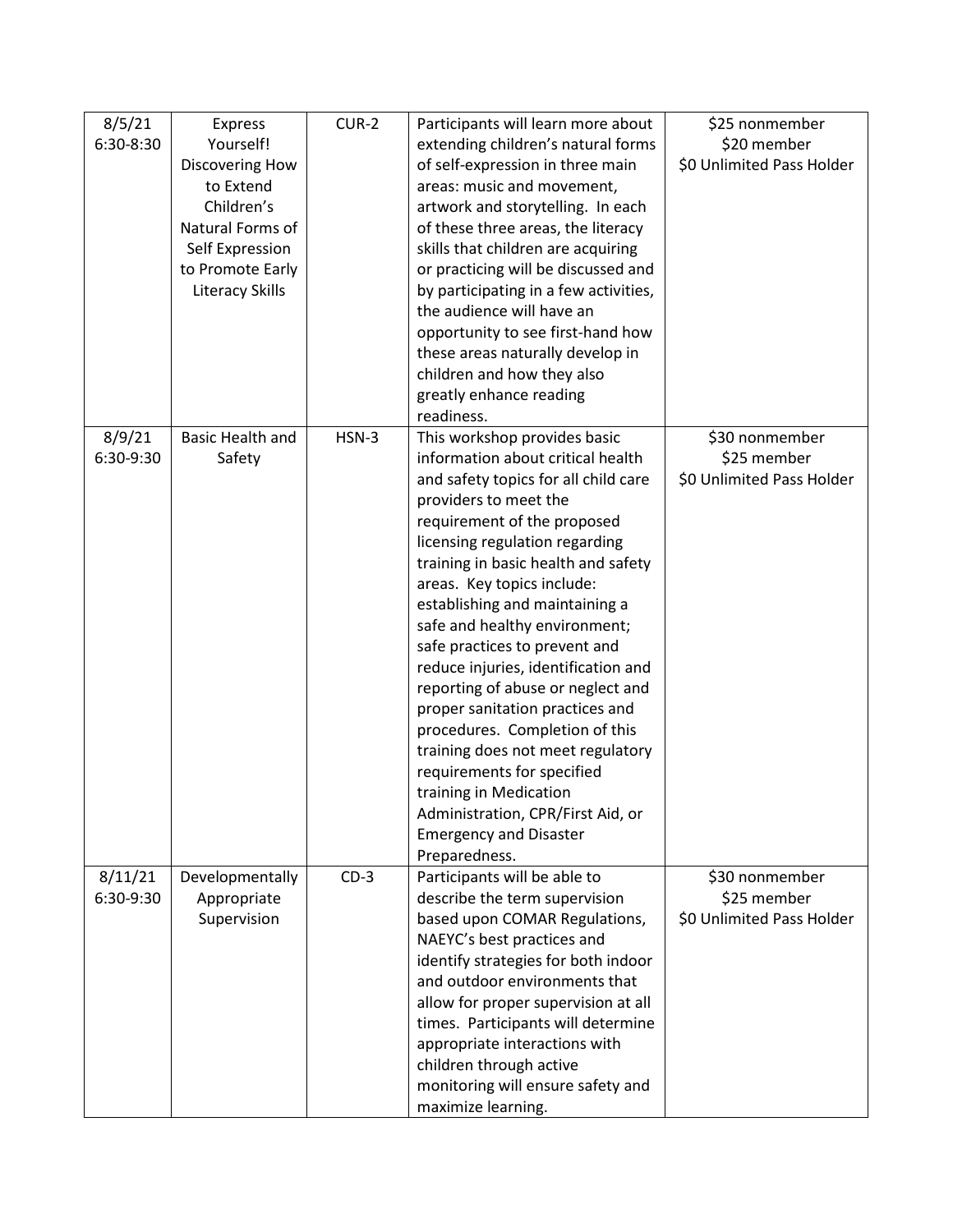| 8/12/21   | Positive Words          | $CD-3$         | Learn how to make your child        | \$5 Nonmember/Member          |
|-----------|-------------------------|----------------|-------------------------------------|-------------------------------|
| 6:30-9:30 | for Positive            |                | care environment more positive.     | \$0 Unlimited Pass Holder     |
|           | Actions                 |                | Using positive language when        | Discount courtesy of the      |
|           |                         |                | talking to children gives them an   | <b>Baltimore County Early</b> |
|           |                         |                | understanding of the                | Childhood Advisory Council    |
|           |                         |                | expectations we have. Learn how     |                               |
|           |                         |                | easy it is to reword your           |                               |
|           |                         |                | directions and other guidance       |                               |
|           |                         |                | techniques you can use in your      |                               |
|           |                         |                | child care.                         |                               |
| 8/17/21   | Recognizing and         | $HSN-2$        | Participants will define the        | \$25 nonmember                |
| 6:30-8:30 | <b>Reporting Child</b>  |                | different types of child abuse and  | \$20 member                   |
|           | Abuse and               |                | neglect. They will understand       | \$0 Unlimited Pass Holder     |
|           | Neglect                 |                | their role as a mandated reporter,  |                               |
|           |                         |                | and learn how to respond to a       |                               |
|           |                         |                | child who discloses abuse or        |                               |
|           |                         |                | neglect.                            |                               |
| 8/18/21   | <b>Including All</b>    | $SN-3$         | This workshop will provide          | \$30 nonmember                |
| 6:30-9:30 | Children and the        |                | participants with an                | \$25 member                   |
|           | Americans with          |                | understanding of the                | \$0 Unlimited Pass Holder     |
|           | <b>Disabilities Act</b> |                | requirements for ADA and            |                               |
|           |                         |                | inclusionary practices.             |                               |
|           |                         |                | Participants will leave with a      |                               |
|           |                         |                | better understanding of best        |                               |
|           |                         |                | practices and available resources.  |                               |
|           |                         |                | This training will meet the 3 hour  |                               |
|           |                         |                | training requirement for MSDE.      |                               |
| 8/25/21   | <b>Building</b>         | <b>CUR-1.5</b> | This training addresses the         | \$30 nonmember                |
| 6:30-9:30 | Classroom               | COM-1.5        | various components involved in      | \$25 member                   |
|           | Communities             |                | creating a supportive classroom     | \$0 Unlimited Pass Holder     |
|           |                         |                | community. In such an               |                               |
|           |                         |                | environment, teachers and           |                               |
|           |                         |                | children come to know and care      |                               |
|           |                         |                | about each other and develop        |                               |
|           |                         |                | mutual regard and concern for       |                               |
|           |                         |                | each other, so everyone can learn   |                               |
|           |                         |                | and grow. The training explores     |                               |
|           |                         |                | the three major leadership styles   |                               |
|           |                         |                | and their impact on a classroom,    |                               |
|           |                         |                | and it demonstrates how to utilize  |                               |
|           |                         |                | essential skills for building       |                               |
|           |                         |                | positive relationships between all  |                               |
|           |                         |                | staff and children. The elements    |                               |
|           |                         |                | of a caring classroom community     |                               |
|           |                         |                | are identified; an action plan with |                               |
|           |                         |                | practical and personalized          |                               |
|           |                         |                | strategies will be created so you   |                               |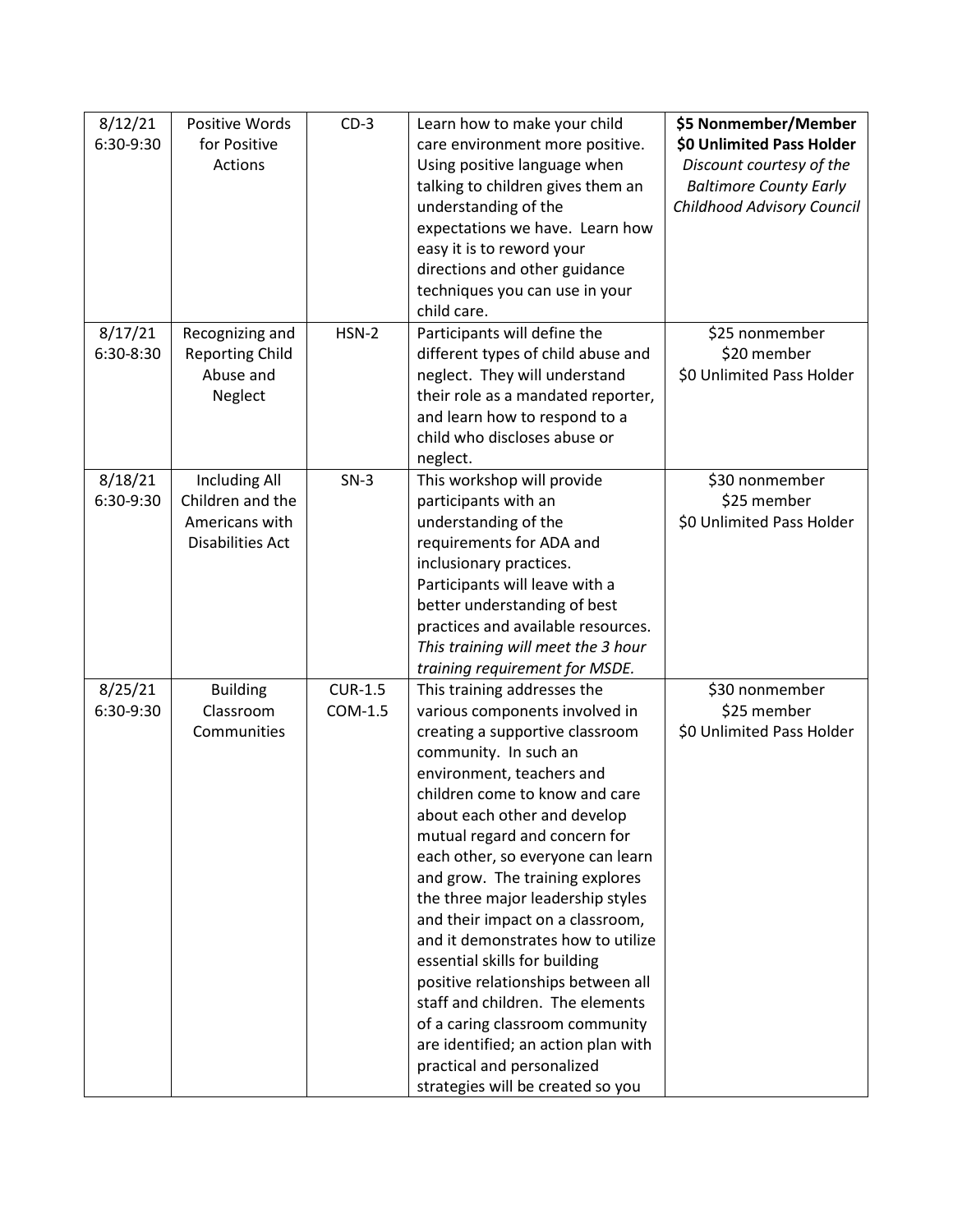|                      |                                                                              |         | can start the school year off on a                                                                                                                                                                                                                                                                                                                                                                               |                                                            |
|----------------------|------------------------------------------------------------------------------|---------|------------------------------------------------------------------------------------------------------------------------------------------------------------------------------------------------------------------------------------------------------------------------------------------------------------------------------------------------------------------------------------------------------------------|------------------------------------------------------------|
|                      |                                                                              |         | great note!                                                                                                                                                                                                                                                                                                                                                                                                      |                                                            |
| 8/31/21<br>6:30-9:30 | Developmentally<br>Appropriate<br>Practice:<br>Recognizing the<br>Essentials | $CUR-3$ | This training teaches about the<br>essentials of Developmentally<br>Appropriate Practices (known as<br>DAP) so that teachers can use<br>knowledge about child<br>development to create a program<br>that is suitable for the age and<br>stage of development of the<br>children in their group. It covers<br>the five essentials of DAP, which<br>are age appropriateness,<br>individual appropriateness, child- | \$30 nonmember<br>\$25 member<br>\$0 Unlimited Pass Holder |
|                      |                                                                              |         | guided and teacher-guided<br>experiences, cultural and social                                                                                                                                                                                                                                                                                                                                                    |                                                            |
|                      |                                                                              |         | responsiveness, and play.                                                                                                                                                                                                                                                                                                                                                                                        |                                                            |

# **To register, visit [www.anprojectact.org](http://www.anprojectact.org/)**

#### **Did you know that you can take training courses at your own pace through Smart Horizons?**

#### **Child Care Professional Education Center**

Our training courses are designed to help early childhood professionals complete annual training requirements and acquire required training hours for those seeking a Child Development Associate (CDA) credential, CDA credential renewal or in-service training. Our courses provide a variety of engaging topics designed specifically for the early childhood professional.

**Courses are available 24 hours a day, 365 days a year!**

Access the entire library of online self-paced training at the site below.

<https://www.smarthorizons.org/landing/antm/>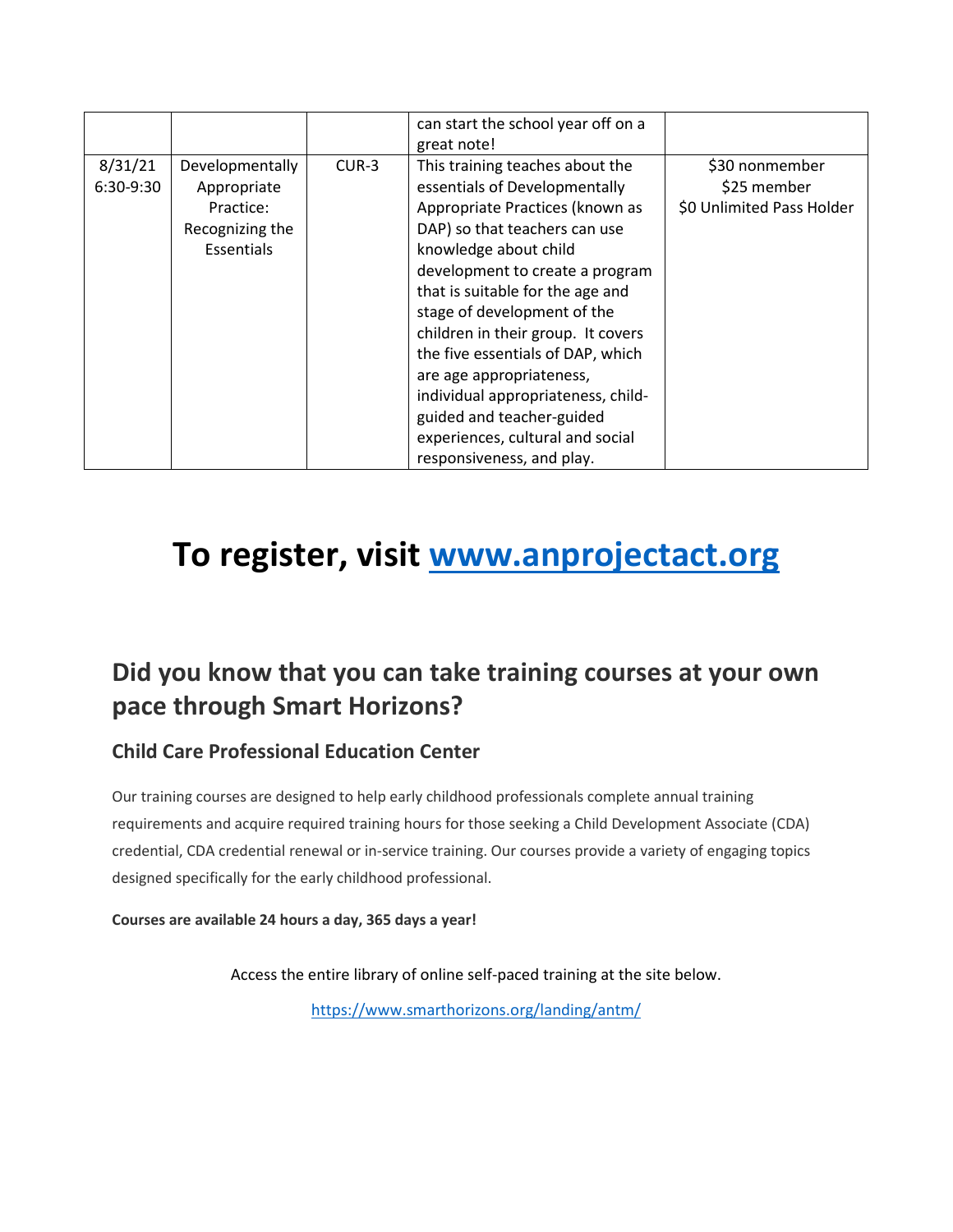## **LOCATE: Child Care**

Every day, parents contact LOCATE: Child Care. Parents need comprehensive information to help them make informed decisions for their child. The more complete and current your information is, the better we can help parents find and choose your program. Please review and update your provider record today. You can *[update](https://locate.marylandfamilynetwork.org/Provider/login) your record now*. Once you enter your information, it will be reviewed and activated in our database. Everyone who updates their record will receive an entry in our monthly drawing for a \$25 Amazon gift card. If you need a paper copy of our questionnaire, please call the provider line at 866.752.1614.



# **Baltimore County Early Childhood Advisory Council (ECAC)**

Through a generous partnership, the Baltimore County Early Childhood Advisory Council (ECAC) has provided Abilities Network Project ACT the opportunity to offer deeply discounted trainings to providers in Baltimore County. All of the trainings will have a mental health/social emotional development focus.

Great news-- trainings will cost only \$5!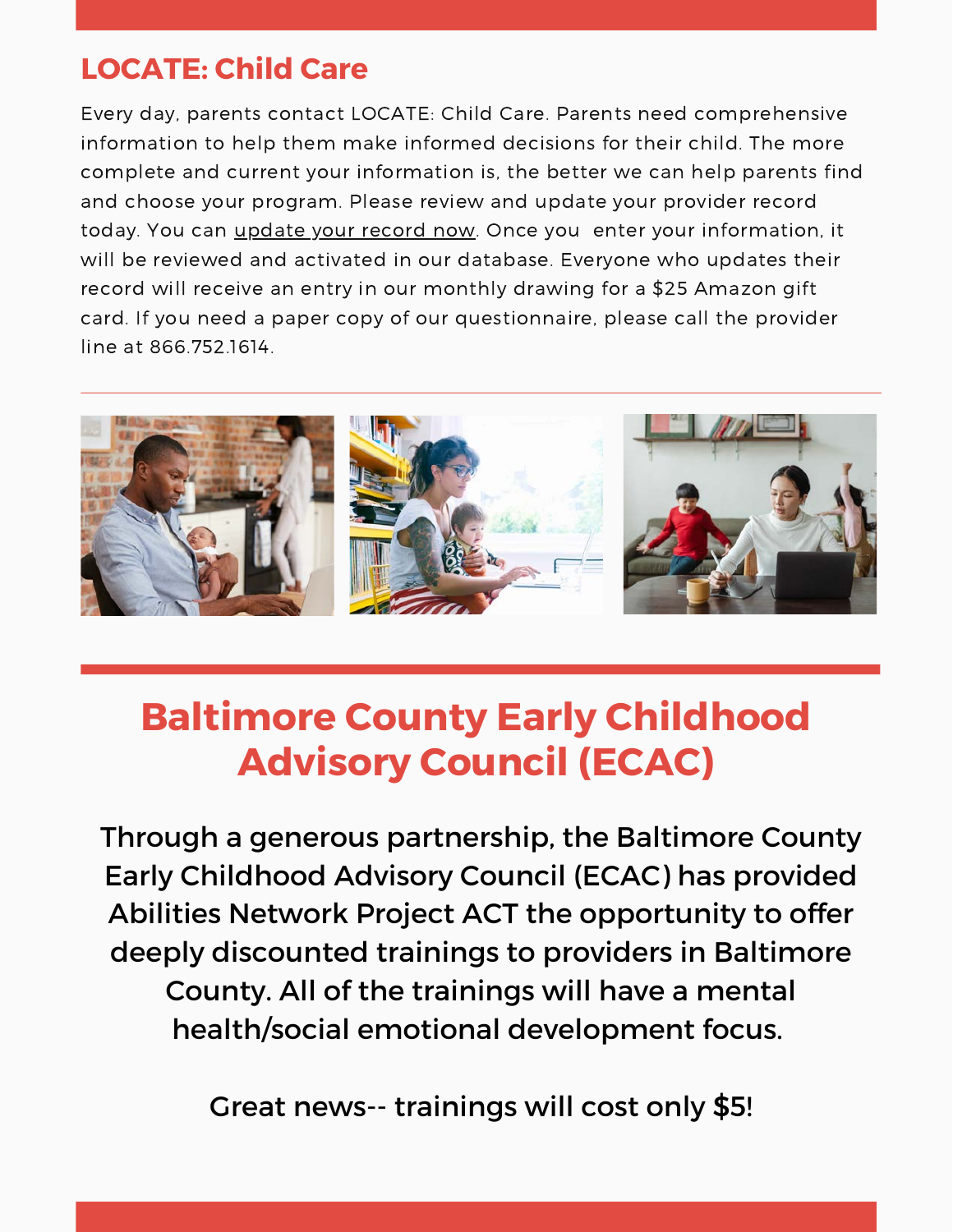## **Summer Fun Activities**

Looking for some fun ways to spend the warm summer days? Consider some of these fun ideas, and of course, check with your licensing specialist with any questions:

Make Sand Foam for some sensory fun: Put some sand in a bin and spray a bunch of shaving cream on top. Invite preschoolers to mix



together with their hands. It should look light and fluffy. Add toy trucks or sand toys.

- Fill some buckets with water, throw in some house painting brushes, and encourage kids of all ages to paint the fences, walls, and/or windows.
- Frozen Water Beads: Using floral water beads, or jelly beads (check Amazon for good deals!), add water to watch them grow. After they have expanded, put them in the freezer. After a few hours, toss them into a sensory bin and let the kids scoop, hold, squish, and hammer them to their hearts' content.
- Building with Mud Bricks: Create mud bricks by having children scoop and pack mud into ice cube trays. Bake in the sun for a few hours until solid. Remove the mud bricks and let the kiddos become engineers!
- Scavenger Hunt: Create a list of items that can be found outside. Include things from all senses (hearing a fire engine, seeing an airplane, touching mulch, etc.).

# **Introduction to Inclusion: Educating All Children Together**



Join us on 5/19 to become more familiar with ideas to use to become even more inclusive. Receive 3 COK hours for the training and an additional 2 hours for the follow up TA sessions on 5/26 and 6/9. Only \$5, courtesy of the Special Needs Infant and Toddler Grant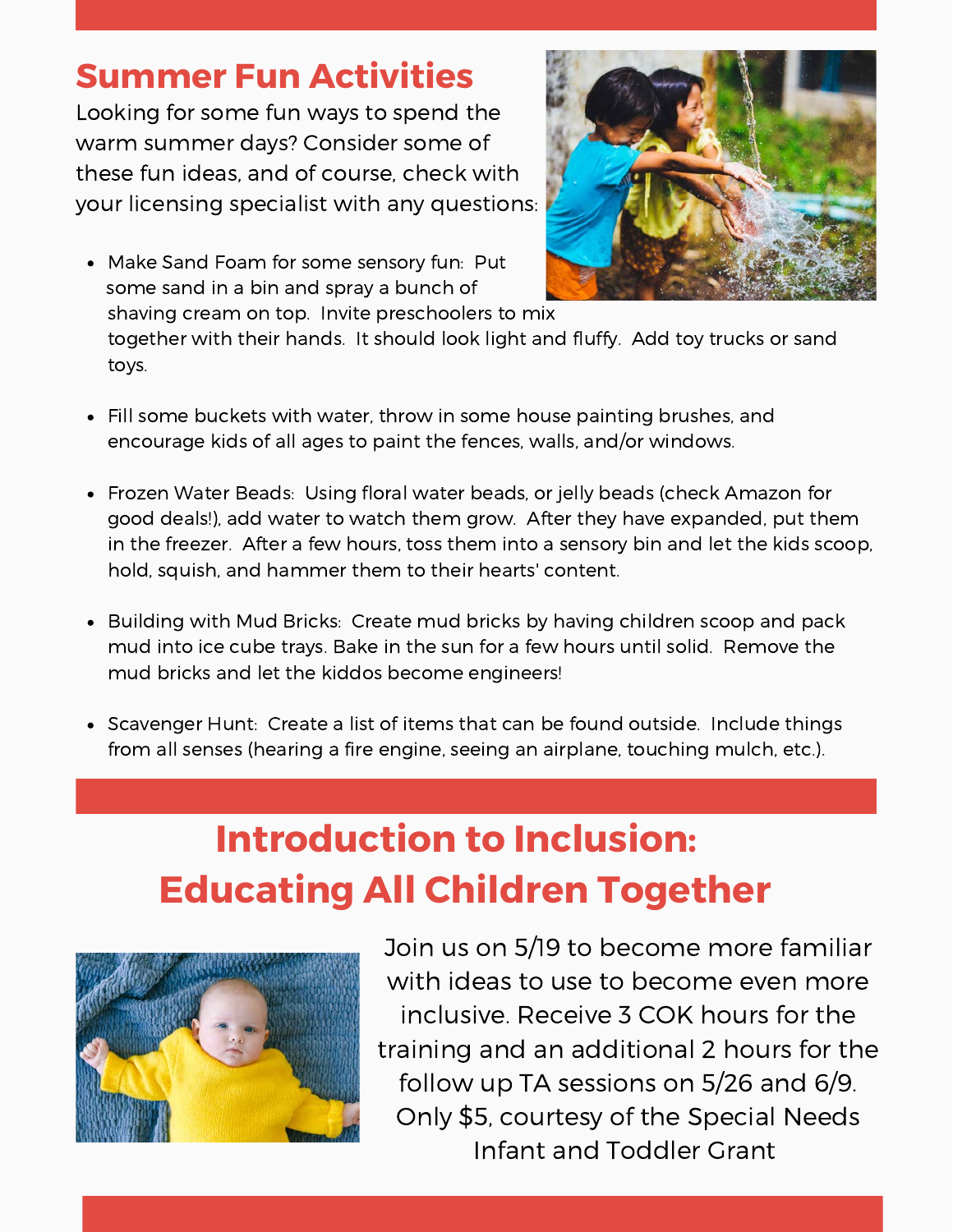

# **BUILDING RESILIENCE**

#### **MENTAL HEALTH & BEHAVIOR CONSULTATION**

Available for Children Age Birth-Five in Baltimore, Harford & Cecil County Childcare Programs

#### **FREE SUPPORT**

for difficulties with

- · Social Skills
- · Separation Anxiety
- Challenging Behaviors
- · Emotional Regulation
- · Sensory Sensitivities

## **[This service is](https://ccrcbc.com/programs/early-childhood-consultation-services/) FREE[.](https://ccrcbc.com/programs/early-childhood-consultation-services/) Click here for [more information.](https://ccrcbc.com/programs/early-childhood-consultation-services/)**

## May 2-8, 2021 is Children's Mental Health Week!

Wear green to raise awareness of the importance of children's mental health.

May 7th is Children's Mental Health Day!